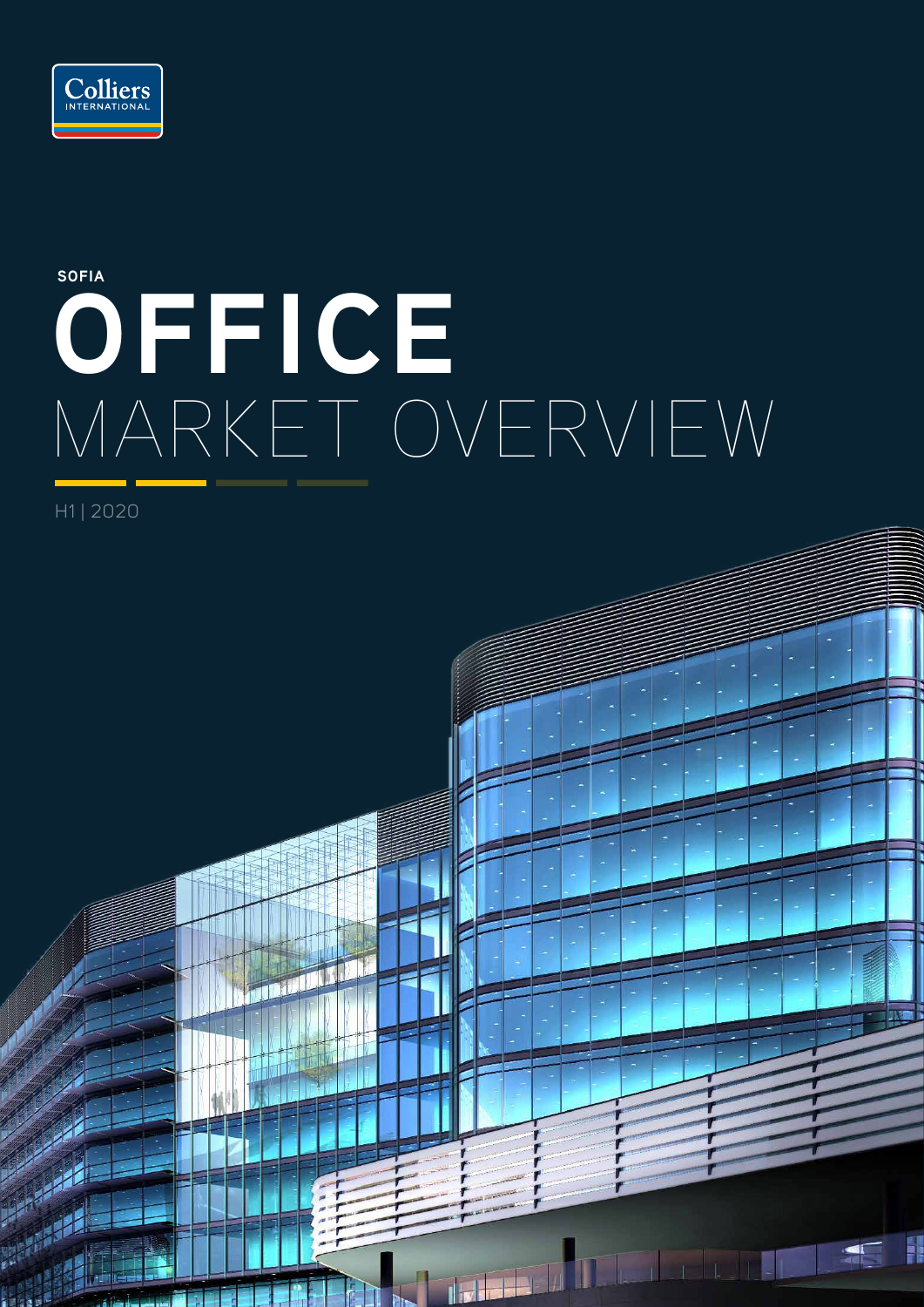FIG. 1: **AVERAGE ASKING RENTS FOR CLASS A IN SOFIA (EURO/ SQM/ MONTH)** 





FIG. 3: **WHAT ARE THE EXPECTATIONS FOR THE NEXT 9- 18 MONTHS EFFECTS OF THE HEALTH CRISIS ON YOUR BUSINESS?**

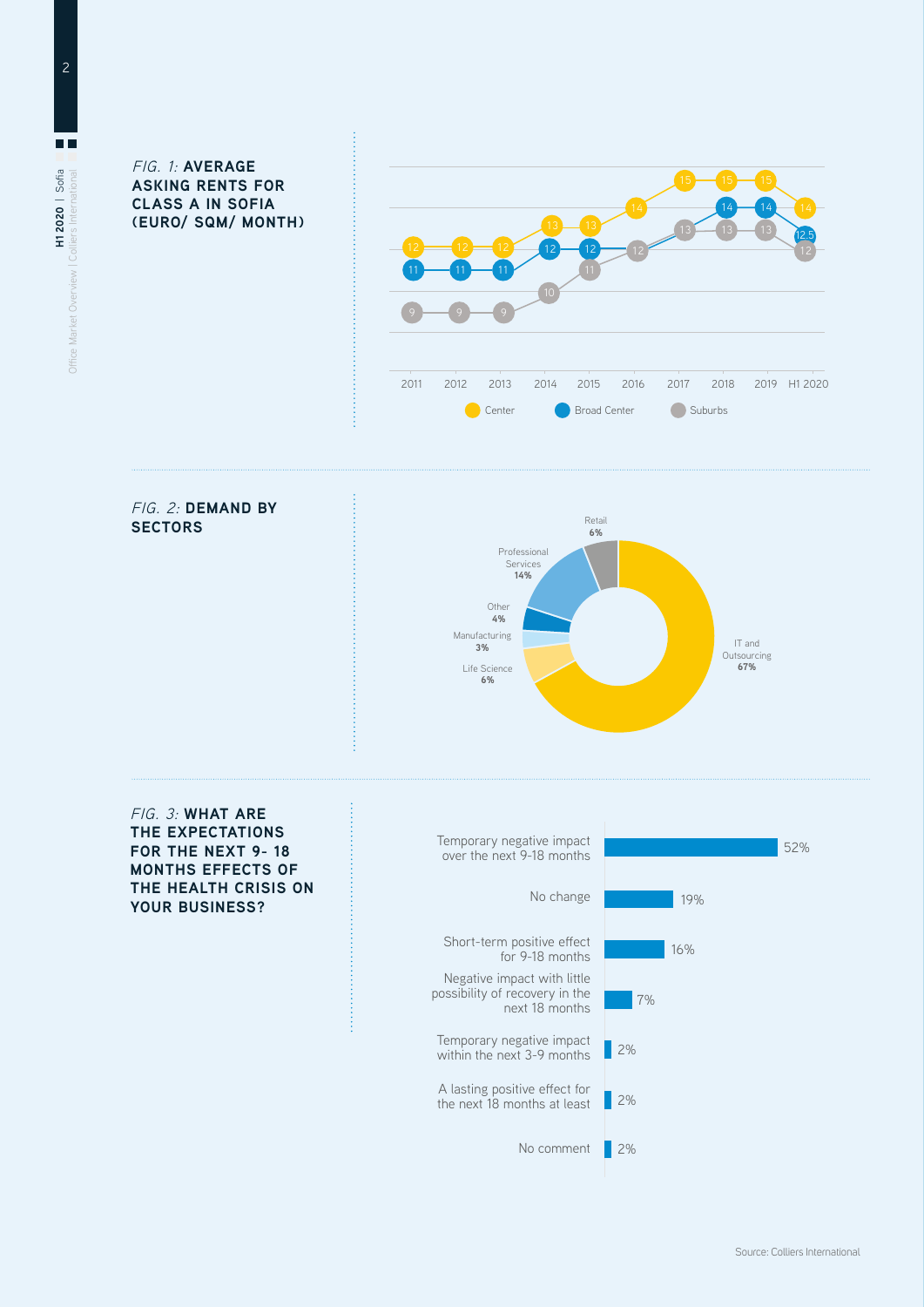# **HIGHLIGHTS**

- In the first half of 2020, the supply of modern office space class A, B and C in Sofia increased by 1% and reached 2,315,600 sqm. The recently completed building 3 in Garitage Park had the main share in this growth.
- Vacancy rate retained its level 11% of the total volume.
- Decrease in demand was registered. Total take-up\*\* i.e. all transactions amounted to 56,500 sqm, which was 15% less than the first six months of 2019.
- Net absorption\* of class A, B and C offices in Sofia was 23,100 sqm.
- During the reported period rent renewals had the largest share in all transactions – 42%, followed by relocations (27%), pre-leases (15%), expansions (11%), sub-leases (3%) and new market entries (2%).
- The driver of the market didn't change – the IT & outsourcing sectors accounted for 67% of all registered office transactions, followed by companies from the following sectors - professional services (14%), life sciences ( 6%), retail (6%), manufacturing (3%) and others (4%).
- Average asking rental rates\*\*\* for class A offices in the capital decreased with 8% and altered respectively: CBD - 14 euro per sqm, Broad center -12.5 euro per sqm and Suburbs -12 euro per sqm. (Fig. 1)
	- Average asking rent for class B preserved its levels of 10 euro per sqm.

#### **EXTRACT FROM COLLIERS SURVEY AMONGST OCCUPIERS AND OFFICE BUILDING LANDLORDS, CONDUCTED AT THE END OF APRIL**

- Half of the surveyed companies expected a negative effect of the coronavirus crisis over the next 9-18 months, mainly because they had clients from sectors that are directly affected.
- 19% believed that there would be no significant change in their business.
- 16% of the companies forecasted a short-term positive effect, based on the impact on the sector in which they operated.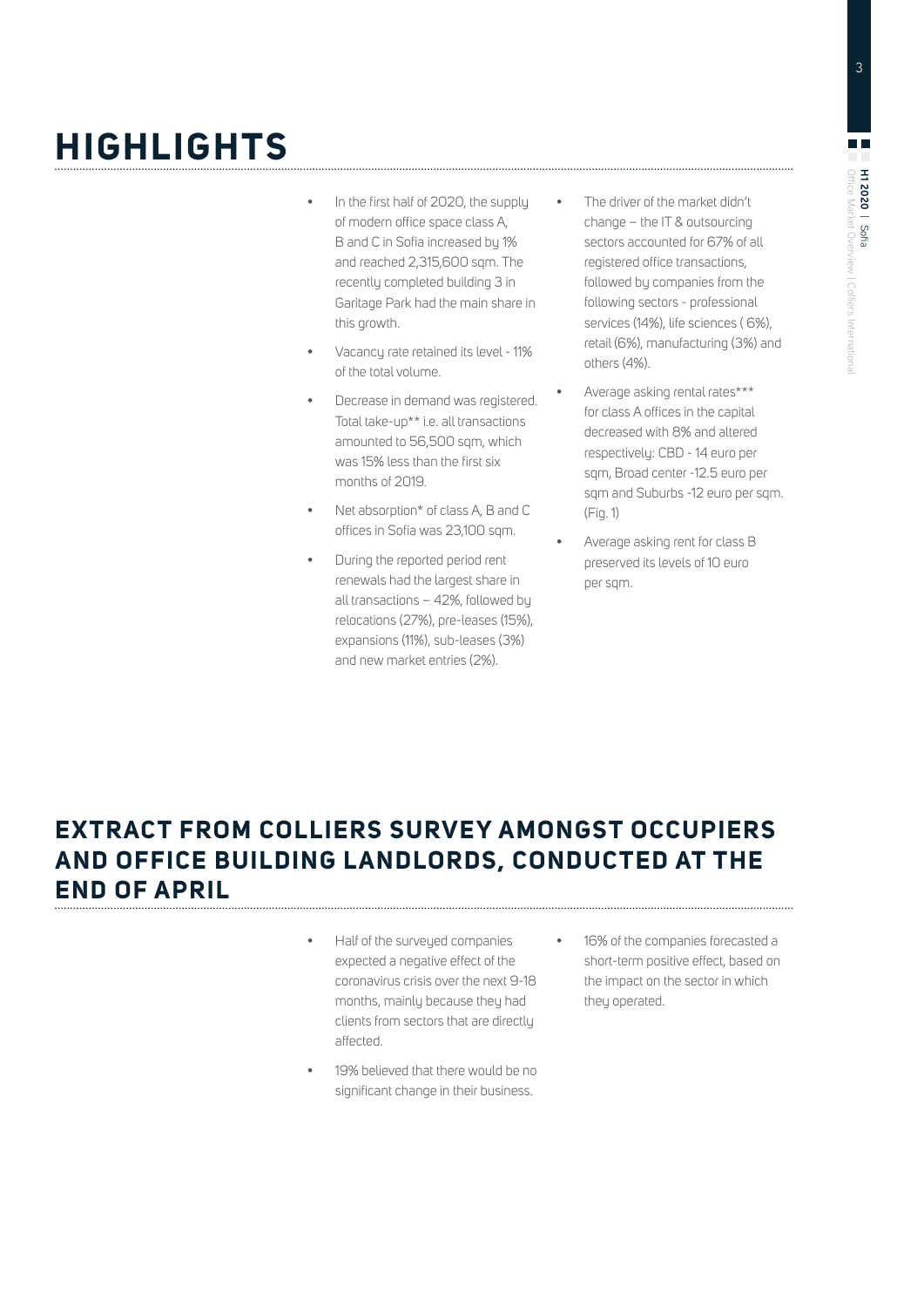

www.centralpark.bg

- Innovative multifunctional complex designed for п. business and life.
- An ecosystem that encourages the development of start-ups and growing businesses through shared workspaces, academies for specialists, language centers, and event halls.
- An appropriate solution for companies looking for о diversification of their customers in terms of location, continuity of operations and cost optimization.



**EXCLUSIVE CONSULTANT** Colliers International Tel: +359 2 976 9 976

Colliers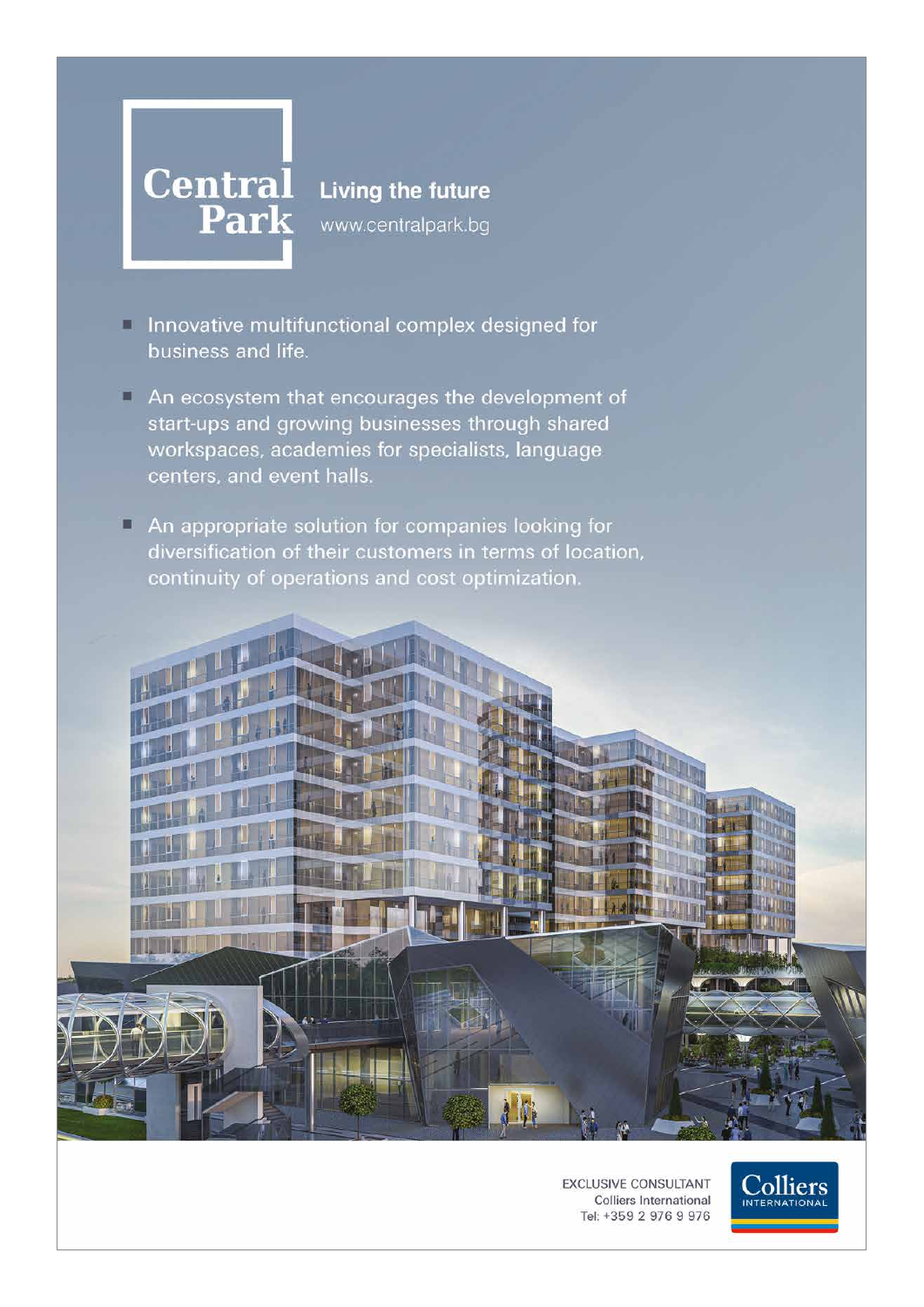





16 Srebarna street, Sofia

**www.park-lane.eu office@park-lane.eu +359 88 773 4909**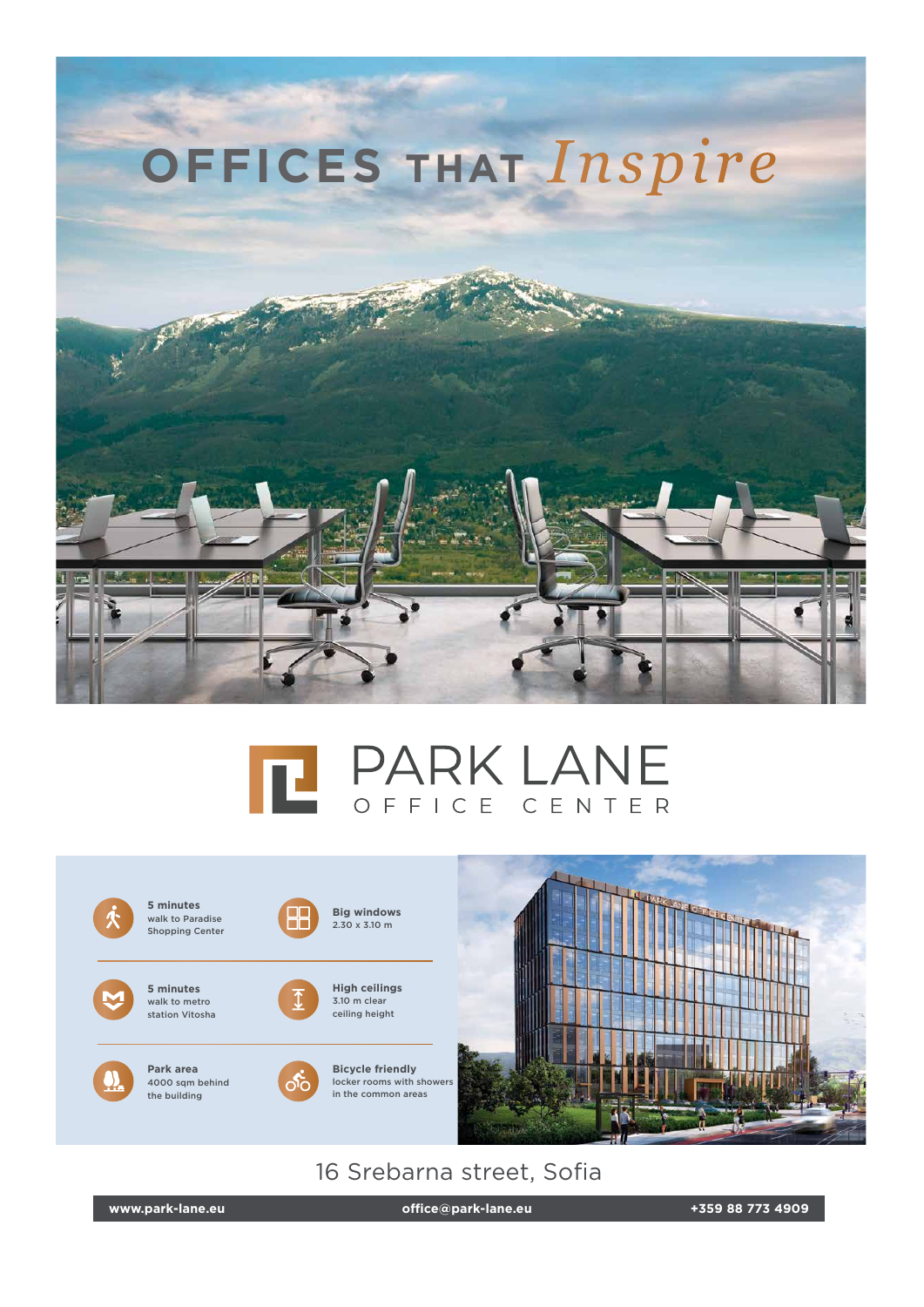### THE SUCCESSFUL PROSPECT

g **CLASS A OFFICES** 

ч

**PANORAMIC VIEWS TO VITOSHA MOUNTAIN<br>LEED GOLD CERTIFIED** 

0888 805 805

**OFFICE GORA GREEN** 

**LET IT GROW** 

- 
- SUSTAINABLE AND GREEN ENVIRONMENT
- **5-MINUTE WALKING DISTANCE** TO METRO STATION
- HIGHLY EFFECTIVE AND NOISELESS 71 **HVAC SYSTEM WITH CHILLED BEAMS**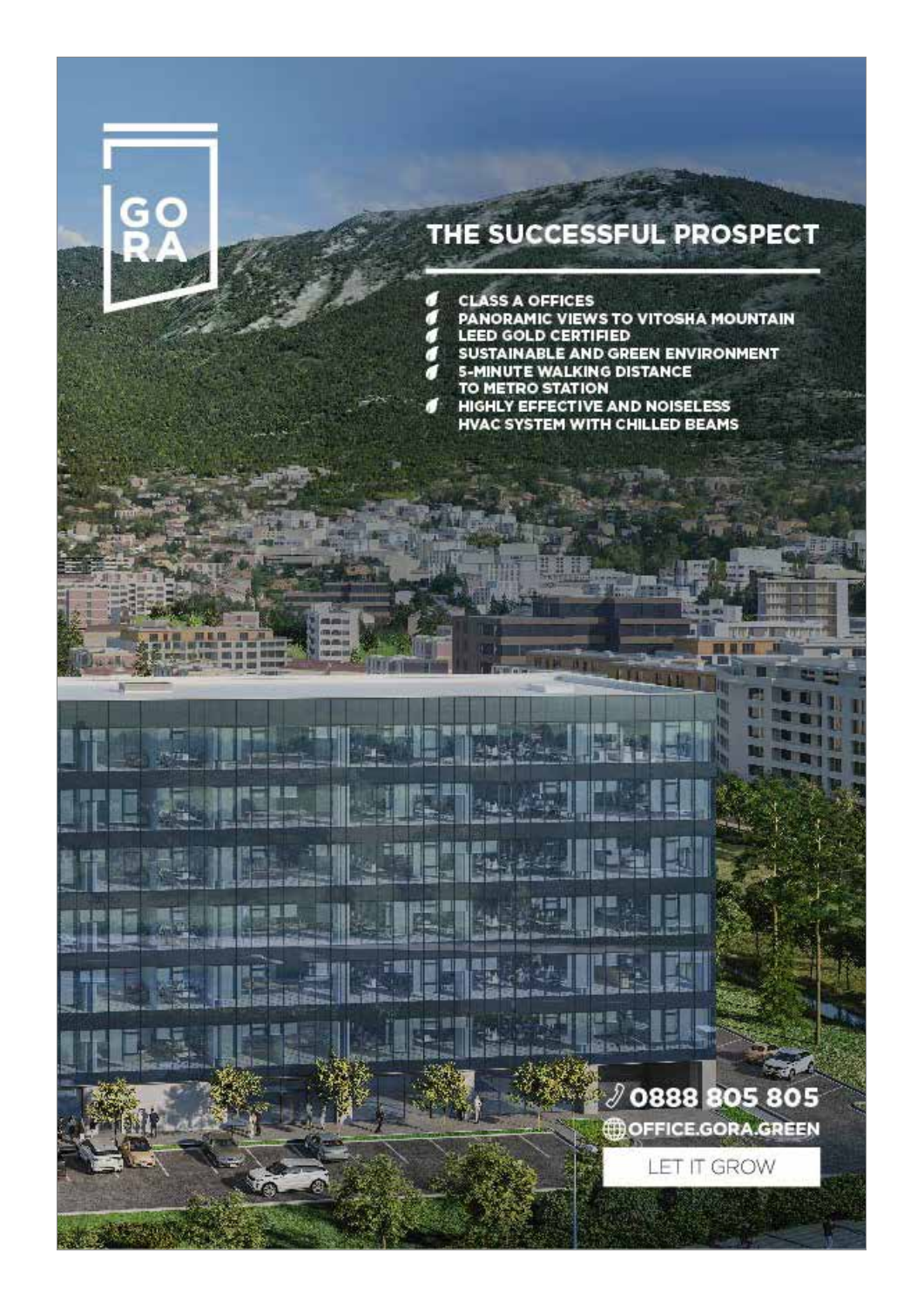## **FORECAST**

- The newly signed contracts will increasingly incorporate step-up rents, maintaining the average revenue for the landlord, as well as clauses allowing tenants greater flexibility as regards termination options.
- Asking rental rates are expected to decline in the short term.
- No changes in completion deadlines or internal space allocations have been registered for the projects under construction. However, the launch of new projects in most cases may be expected to be postponed to 2021. The completion of 97,000 sqm of office space is scheduled for the end of 2020.
- Many companies are in the process of strategic review of their ways of working, expecting each of their employees to work from home (even after overcoming the pandemic) for an average of 1.5 days.
- Due to the anticipated long-term need for social distancing within the office premises, the net area

per employee will increase slightly in the cases the density has been high. The efficiency of large open spaces is also being reconsidered, shifting to formation of blocks / clusters, intersected by zones with auxiliary functions.

- There are prerequisites for flex office space to become more popular due to the fact that it can provide the necessary agilityfor companies to increase or decrease the occupied space,in accordance to their specific needs, at lower costs.
- As an alternative to cost optimization in terms of their office space, companies recognize the opportunity to relocate their business to new locations with untapped potential such as Burgas and Varna.
- In the mid term some business processes, currently outsourced to China and India, are expected to be shifted to Europe. Bulgaria is one of the attractive destinations in Europe with competitive advantages such as EU membership, high quality education and talent skills, low operating costs.

#### **Definitions:**

\* Net Absorption - Net Absorption refers to the change in occupied stock from one period to the next. It refers only to existing stock (not the development pipeline).

\*\* Total Take-up - Total Occupational Market Activity is the total floorspace known to have been let or sold as one of the following activity types during the period:

Pre-lets, New Occupation/Lease, Expansion, Renewal/Renegotiation, Sub-lease and Sale & Leaseback. \*\*\* without VAT